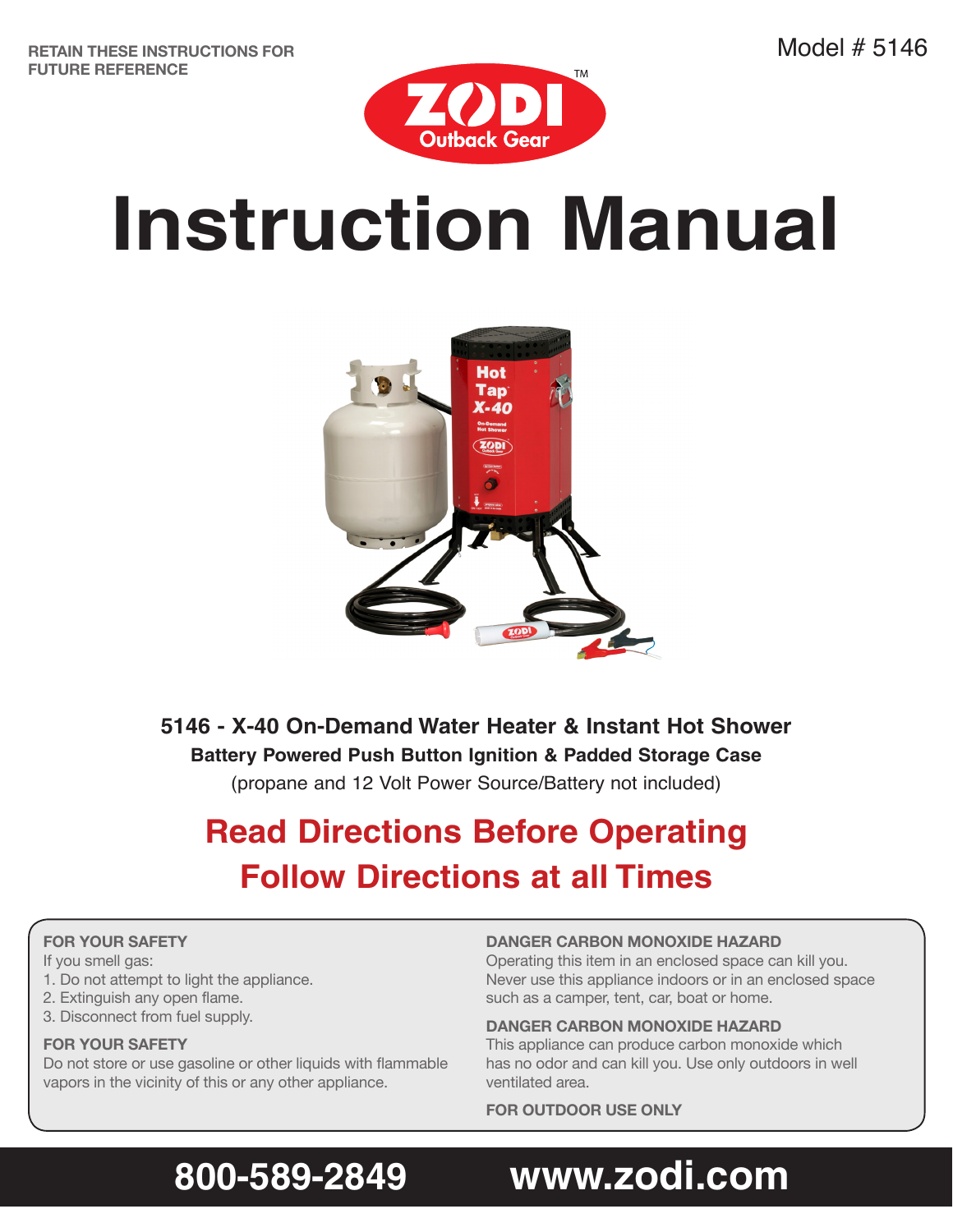### **DIRECTIONS - FOLLOW THESE DIRECTIONS AT ALL TIMES**

Read, understand and follow the instructions printed in this instruction manual, on shower and on propane tank before operating this product. Failure to comply with all instructions can result in serious bodily injury, death and/or property loss. CARBON MONOXIDE HAZARD - Operating this item in an enclosed space can kill you. Never use this appliance indoors or in an enclosed space such as a camper, tent, car, boat or home. Zodi assumes no responsibility for improper use. These directions may refer to options not included on your model. Keep children & pets away from product when operating. Water must be flowing from showerhead before igniting and whenever heater is on.

### **CAUTION** DO NOT OPERATE INDOORS. FOR OUTDOOR USE ONLY.<br> **CAUTION** Propane products emit carbon monoxide and can kill you. Never use in enclosed space.



#### **PACKAGE CONTENTS:**

- X-40 Outfitter Portable Hot Shower and Water Heater
- Electronic battery powered ignitor (AA Battery Included)
- 12 Volt pump with debris cap with 12 Volt terminal clips
- Extra large padded gear bag
- Rugged propane regulator for easy attachment to most 20 lb propane tanks
- Extra long shower hose and water-saving showerhead
- Instruction manual
- Warranty card

#### **SET UP**

- 1. Select a flat, well-ventilated area outdoors 15ft (5M) clear of tents, vehicles & flammable material.
- 2. Remove heater, hoses and pump from gear bag.
- 3. Fold out retractable legs and position X-40 on level and stable ground.
- 4. Insert AA-battery into ignitor on front of X-40 with tip end (+) facing out and replace ignitor cap. To test, push ignitor button and listen for clicking sound. This means ignitor is working properly.

#### **CONNECTING TO PROPANE**

- 1. Securely connect propane regulator on X-40 gas hose to a 5 gallon propane tank. Propane tank not included.
- 2. Position propane tank a safe distance away from X-40.
- 3. Leave propane tank gas valve in the "OFF" position.
- 4. Check that propane valve on front of X-40 is in the "OFF" position (points to the left).
- 5. Before using, test system for propane leaks (see next page).

#### **STARTING WATER FLOW**

- 1. Place pump in water source and connect pump to a 12 Volt battery or 12 Volt power source (12 Volt power source not included.)
- 2. If using the optional garden hose adapter, connect the X-40 to water source and turn on water from water source to obtain a flow of about 1 gallon of water per minute.
- 3. Water will begin to flow from showerhead.

*DO NOT PROCEED UNTIL WATER IS FLOWING FROM SHOWERHEAD. WATER MUST ALWAYS BE FLOWING FROM SHOWERHEAD WHEN HEATER IS ON.*

#### **IGNITING HEATER**

- 1. Once water is flowing from showerhead, ignite the heater. To do this, turn propane tank gas valve to the "ON" or "OPEN" position.
- 2. On the front of the HOT TAP X-40, push in the Propane Valve and turn left (down) while pushing in and holding the ignitor button. System should ignite within 3 seconds.
- 3. Once system is ignited, release ignitor button.
- 4. Keep hands, face, arms and clothing away from top, sides and bottom of X-40 during and after ignition.
- 5. Keep entire system clear of flammable materials at all times.
- 6. Feel for heat rising from top of X-40.
- 7. If still cool, DO NOT RE-IGNITE.
- 8. Shut off propane valve on front of X-40 and replace AA battery in ignitor by twising ignitor cap off. Insert battery with tip end (+) facing out and replace ignitor cap.
- 9. To ignite manually, place lit match into hole on back side of X-40, then push in and turn propane valve to ignite.

#### **SHOWERING**

- 1. Adjust propane valve to adjust water temperature. Changes will take 30 seconds.
- 2. The shower hose is extra long so you can stand a safe distance away from the X-40 during shower period.
- 3. Never have the shower hose so taut that it may cause the X-40 to tip over.
- 4. If water pressure drops, immediately turn showerhead away from body and shut "OFF" propane valve on the front of the X-40. Go to STARTING WATER FLOW Section.

*Do not turn heater on until proper water flow has been regained.* 

#### **SHUT DOWN**

- 1. To shut down, turn "OFF" propane valve on front of X-40, then turn "OFF" propane tank gas valve.
- 2. Allow water to continue flowing for 1 minute, then shut "OFF" water pump by disconnecting from 12 Volt Power Source or turning off water source.

#### **STORING AND TRANSPORTING**

- 1. Allow X-40 to cool and remove regulator from propane tank before handling, storing or transport.
- 2. To prevent freeze damage to heating coil, before storing system in cold climates, remove any residual water by blowing air through pump hose and shower.
- 3. Store X-40 in storage bag.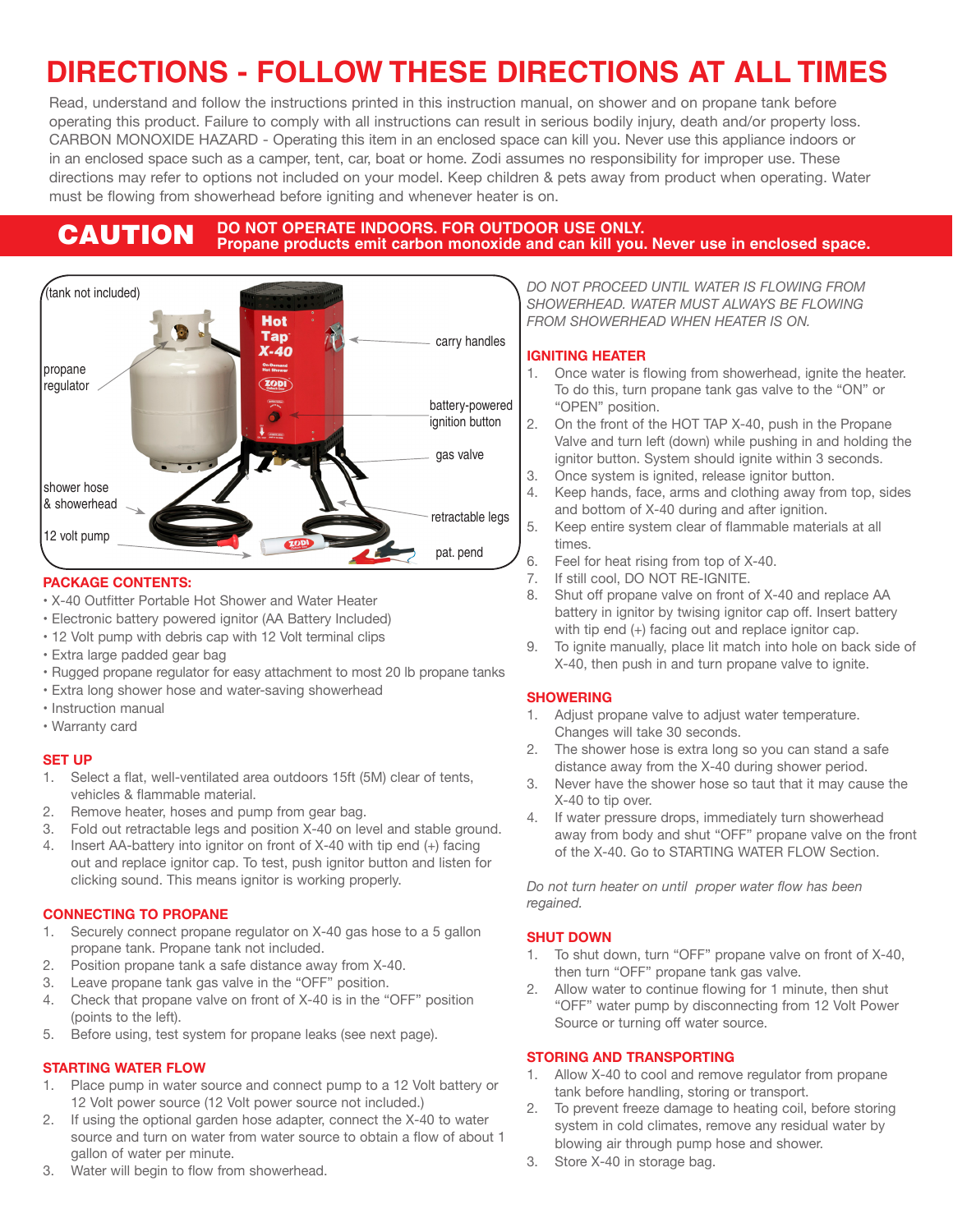# **Warnings & Tips for Best Performance**

**NOTE:** System designed to increase water temperature by 25°-70°F. If water exiting showerhead is not hot enough, place showerhead in same water container as pump & recirculate water for a few minutes. System not designed to heat water over 100˚F or injury may result.

**WATER PRESSURE:** If water flow/pressure drops or water temperature increases, immediately point showerhead away from body & safely turn off heater until proper water pressure is regained. CAUTION: WATER MAY BE HOT WHEN WATER PRESSURE IS REGAINED. KEEP CLEAR OF SHOWERHEAD UNTIL DESIRED WATER TEMPERATURE IS OBTAINED.

**WATER DRIPPING FROM BOTTOM:** Water dripping from the bottom of the heater during use is normal. This is condensation and will occur every time the heater is on, especially in humid climates.

**LOW WATER PRESSURE**: Low water pressure is usually due to the power supply delivering less than 12 Volts. Check that pump is connected to a good 12 Volt power source (battery or generator.) Voltage below 12 Volts will cause the water flow to be reduced. Other common low water pressure problems include kinked hoses, vapor lock, plugged pump or showerhead being too high above pump. Weak batteries or vapor lock will cause pump to perform poorly. If a fully charged battery is not available, reduce distance between pump and showerhead by elevating water container on table. With heater OFF and cool, initiate water flow with weak batteries by applying suction to showerhead. Check hoses for kinks. Check debris screen at end of pump remove pump cap and clean out input area if needed. Shake pump under water to release vapor lock. Pumps are NOT covered by warranty. New pumps are available at www.zodi.com and are replaced by removing hose at pump.

**CONNECTING PROPANE:** This product uses propane gas. Propane gas can explode, burn and is a fire hazard. Propane gas is heavier than air and can accumulate in low areas. Never store propane indoors or near any heat source, near any open flames, near any pilot light, in direct sun light, near any ignition source or where temperatures exceed 120°F. Dispose of empty gas cylinders in a safe and responsible manner. Always attach & detach gas cylinder outdoors away from flames, other ignition sources & only when heater is cool to touch. If propane cylinder has a protective cap, remove protective cap. Check that propane cylinder and fittings are clean and free of dirt and debris. Turn off propane gas valve, connect X-40 gas regulator to the propane tank until connection is tight. Do NOT overtighten. Check propane cylinder is tight and is not leaking at connection by testing for leaks with soapy water (see below).

**TESTING FOR GAS LEAKS:** To ensure safety, test for leaks before using shower. Never use flame to check for leaks. With propane valve turned completely off and propane connected to shower, apply soapy water (1 part liquid detergent to 3 parts water) around area where the gas valve connects to the propane. Bubbles near propane connection indicate leaks. If bubbles are present, ensure the propane connection is not crossthreaded. Check that propane cylinder connection is tight. Repeat process (test for leaks) until no leaks are present. If leaks persist, do not use product, but contact Zodi.

**ADJUST WATER TEMPERATURE:** Adjust water temperature with gas control knob located on front of X-40 near bottom of panel. If water is too hot, reduce gas flow using propane valve. If water is not hot enough, increase gas flow using propane valve on front of X-40 or recycle water. To recycle water, place showerhead in the same water container as the pump and recycle water until it reaches a suitable temperature. If using optional Garden Hose Adapter, adjust water flow to 1 gallon or less per minute. Water flows above 1 gallon per minute may result in lower than desired water temperatures. BTU output varies and may reach up to 40,000 BTU dependent upon altitude, atmospheric conditions, outside temperature, and propane level and temperature. Cold and empty propane tanks decrease performance. Also, fully charged batteries and different 12 Volt power sources may result in higher flows of water, causing water temperature to be slightly lower. For best performance, use a full propane tank stored at room temperature. High altitude or wind also can result in lower water temperatures.

**WARNING - SYSTEM GETS HOT DURING USE:** Allow system to cool before handling. Do not place any items including towels, soap & shampoo on or near heater. Keep children & pets clear of heater when operating. Operate only outdoors in well ventilated areas clear of any flammable vapors & material. For best performance, shield system from wind and use propane tanks stored at room temperature.

**SHOWER HOSES:** Check that pump hose and shower hose are not kinked. Squeeze kinks from all hoses before use. Do not use system with kinked hoses.

**REMOVING PROPANE FROM UNIT:** Only attach or detach gas cylinder outdoors, away from flames and ignition sources, after the heater has cooled completely. To remove propane from your shower, untwist propane regulator on X-40 from valve on propane tank until fully removed. Replace protective cap on propane tank. Store propane outdoors. Read manufacturer's directions on propane cylinder for other warnings.

**CLEANING RECOMMENDATIONS:** Clean outside of shower housing using a soft damp cloth. Clean inside of hoses and heating system by placing pump in clean water with baking soda and turning the pump on for 1 minute. Rinse after with clean water. Never submerge heater in water.

**STORAGE:** Remove propane cylinder from heater before transport or storage. For added protection, wrap heater in towel before storing in storage bag. To prevent freeze damage to coil in cold climates, drain all water from coil by blowing air through pump hose and shower until all water is removed from X-40. Store heater in storage bag to prevent dust and insects from clogging burner during storage. Damaged and torn storage bags, freeze damage and pumps are not covered by warranty. Always store propane outdoors - see propane warnings above.

**Warranty Disclaimer:** Due to the harsh conditions product may be exposed to, there is no warranty on electronic components including piezo push button & battery operated pump. Never modify, alter or use with any part or device not approved by Zodi.

**If you experience a challenge with your Zodi Water Heater PLEASE DO NOT return product to the store.**

PLEASE call 800-589-2849 or e-mail help@zodi.com